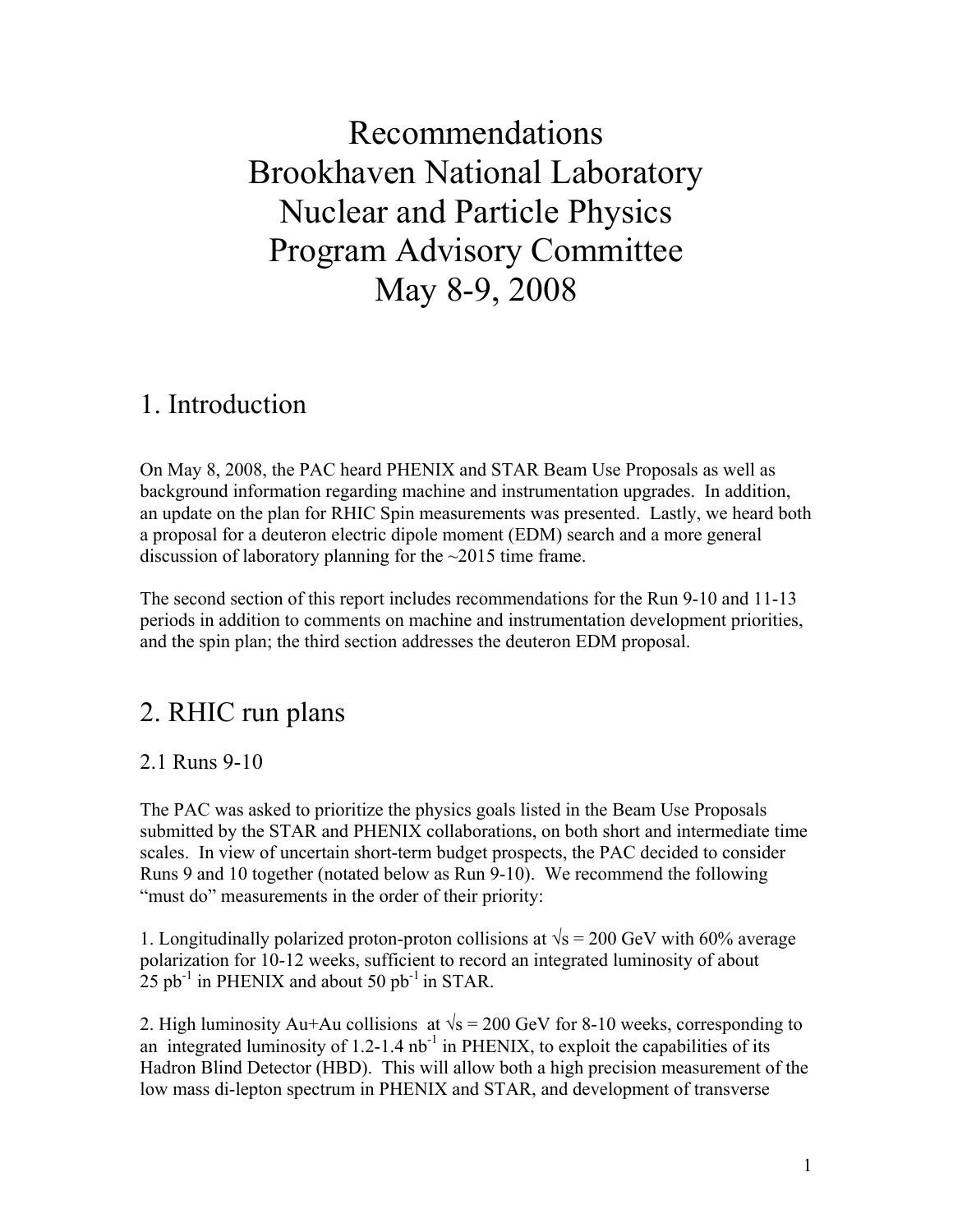stochastic cooling of the Au beams. In addition, it will enable STAR to exploit its new DAQ capability in a high statistics run.

3. Longitudinally polarized proton-proton collisions at  $\sqrt{s}$  = 500 GeV for 5 weeks to allow beam development and commissioning by C-AD, a first measurement of W boson production in PHENIX, and background studies in STAR.

In its recommendation the PAC has been guided by the following considerations:

Both STAR and PHENIX list as their highest priority the completion of programs to provide a definitive measurement of the polarized gluon distribution function,  $\Delta G(x)$ , in the region  $x > 0.03$  using longitudinally polarized proton-proton collisions. The PAC concurs, noting that, due to budget constraints, polarized proton running in the last two years (Runs 7 and 8) has not had a high enough integrated-luminosity-polarization product to make significant progress toward this goal. The requested integrated luminosity over the Run 9-10 period will yield results for the gluon contribution to the proton spin, ΔG, whose statistical accuracy will, for the first time, be fully dominated by RHIC measurements.

The requested high luminosity 200 GeV Au+Au run will enable PHENIX to exploit its HBD detector to make a decisive measurement of the low mass di-lepton spectrum, with a precision and statistical accuracy similar to the very successful NA60 experiment at CERN which studied In-In collisions at  $\sqrt{s}$  = 17 GeV. These measurements will shed light on medium effects of the hot collision fireball on the spectral functions of vector mesons created in the late hadronic stage of the collision. Such modifications of the spectral functions are associated with the spontaneous breaking of chiral symmetry and the change of the QCD vacuum in the quark-hadron phase transition. The HBD commissioning began in Run 7, but high voltage problems were discovered. These problems have been resolved in bench tests and the HBD is expected to be ready to take data in Run 9. Run 9-10 provides a singular window for exploiting the unique physics capabilities of this detector since it must be removed prior to vertex detector upgrades (VTX and FVTX) enabling charm/bottom flavor separation. The PAC considers it crucial that PHENIX be provided with full-energy Au+Au collisions with sufficient integrated luminosity to make full use of this detector in the Run 9-10 timeframe. Furthermore, because installation of the STAR TOF system is expected to be completed in 2QFY09, STAR will be able to participate fully in the exploration of the low mass di-lepton spectrum given the likely schedule for starting Run 9. With the TOF detector, STAR will be able to make electron-positron pair measurements (including the measurement of φ mesons) of competitive precision and statistical significance. It will also greatly enrich STAR's program to reconstruct a large number of unstable resonances in the hadronic final state.

During this high luminosity 200 GeV Au+Au run, C-AD will be able to implement and test transverse stochastic cooling of the RHIC Au beam. This run is expected answer the question of whether cooling in one transverse plane is sufficient (due to dynamical coupling between the transverse planes), or whether each transverse plane requires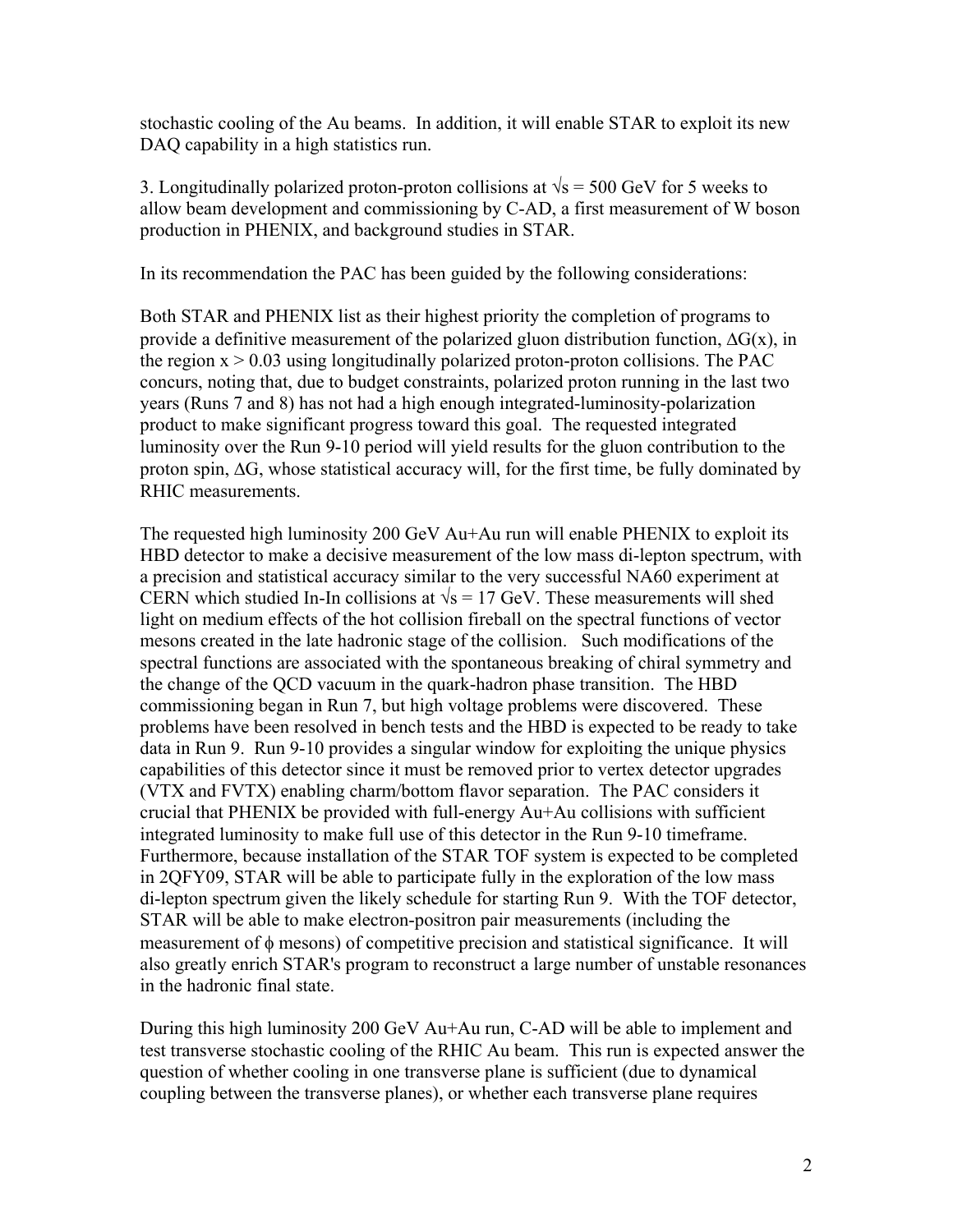separate cooling. It is, therefore, a critical step in the exciting process of implementing the RHIC-II luminosity upgrade. If successful, stochastic cooling will enable the upgrade on a much shorter time scale than anticipated in the 2007 Nuclear Physics Long Range Plan, and at dramatically reduced cost. Commissioning of transverse stochastic cooling during Run 9-10 is well matched to the STAR and PHENIX detector upgrades (see Section 2.4 below) and would allow initiation of the RHIC-II precision research program in Run 11.

Collisions of longitudinally polarized protons at  $\sqrt{s}$  = 500 GeV for 5 weeks in Run 9-10 will enable PHENIX to meet an important RIKEN milestone (March 2011). With this run, they will be able to demonstrate their ability to reconstruct W's and to make a first measurement of the W production cross section. Such a run is also required to allow C-AD to commission full-energy polarized proton beams in preparation for physics production runs by the RHIC Spin Collaboration in the period of Runs 11-13. STAR will use the run to commission its detector for physics at the higher collision energy. This run is of crucial importance to keep the RHIC Spin program on track for producing new physics in the out years.

## 2.2 Runs 11-13

There are four, clearly identified, "must do" physics measurement areas for RHIC during Runs 11-13 and beyond. They are listed below (not in rank order of physics priority or running order). We note that they are not all at the same level of readiness as indicated in the detailed comments.

The LHC heavy ion program will be adding complementary physics information to the overall picture of high temperature QCD matter during this time frame. Given the detector upgrades and luminosity enhancement projected at BNL, we expect the RHIC program to remain vital and at the scientific forefront as it pursues precision characterization of the quark-gluon fluid. It is critical during this time that RHIC have sufficient running time to exploit these advances.

#### 2.2.1. High luminosity Au+Au collisions

The upgraded capabilities in this time frame will allow a number of observables to be accessed for the first time at a level that will provide significant quantitative support for the emerging picture of the QCD matter produced at RHIC. The PHENIX VTX will qualitatively enhance the experimental capabilities of charm/bottom separation on a timeline which is competitive and timely with respect to LHC measurements. It is one of the measurements accessible in future high luminosity Au-Au running particularly suited to further advance our fundamental understanding of hard probes in hot and dense QCD matter. Progress has been made on theoretical frameworks for making direct physics interpretations from energy-loss measurements. This progress is expected to continue in an interplay of experiment and theory to which PHENIX VTX measurements can contribute substantially.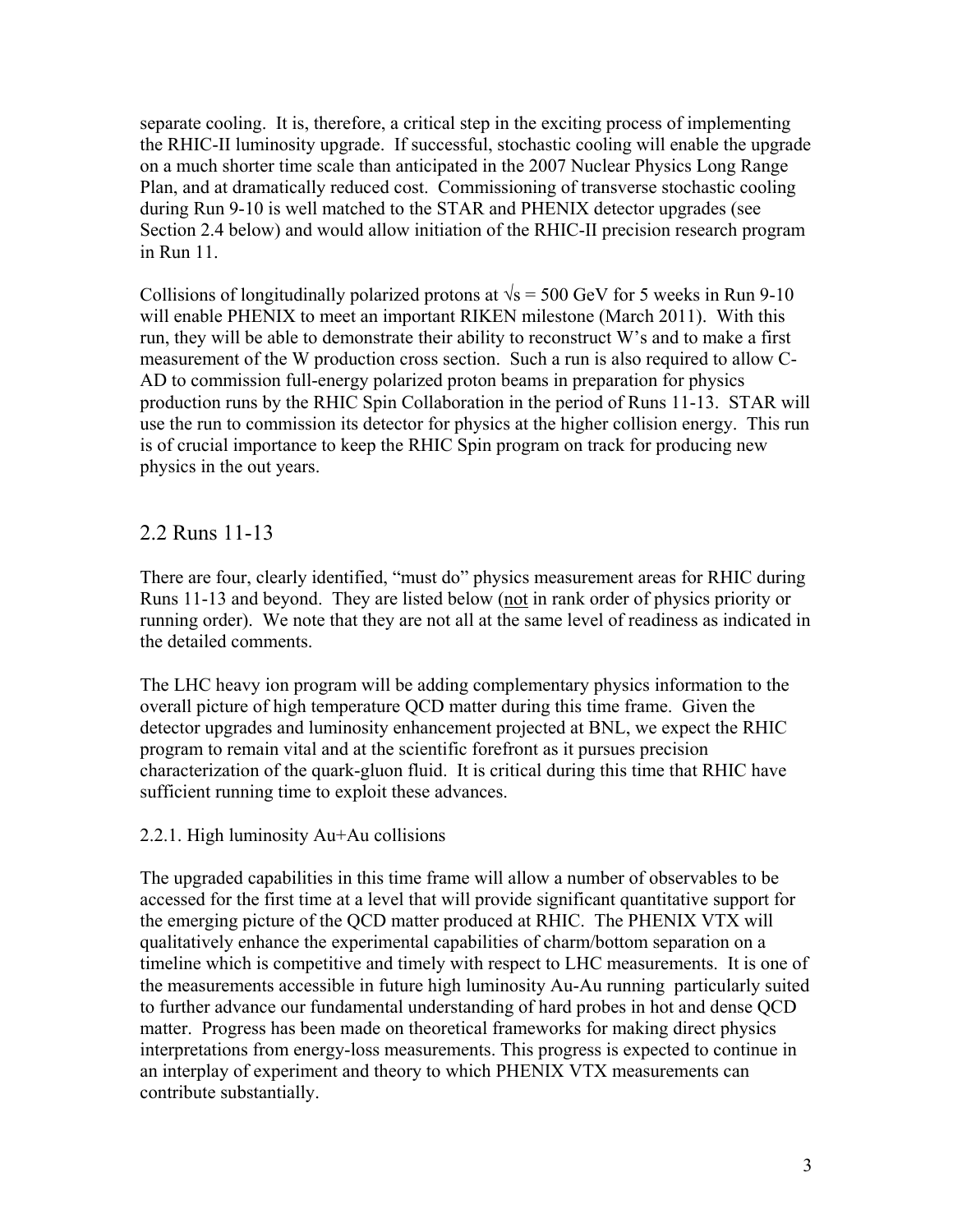Significant additional physics capabilities for the Au+Au physics program will come from the STAR HFT and the PHENIX NCC. However, the PAC notes that these upgrades will become available for physics somewhat later and the running to utilize their capabilities should be considered separately.

In this time period, C-AD will be completing the stochastic cooling upgrade, as well as undertaking other luminosity enhancements. A large fraction of the expected increase in luminosity is projected to be available for Run 11. We note that, depending on the time schedule, a long Au+Au run at 200 GeV need not coincide with the full luminosity enhancement, though a significant luminosity enhancement over previous full energy heavy ion running is critical.

We are concerned about the critical heavy flavor physics measurements during this period, because stochastic cooling for luminosity enhancement is not as effective as reduction of the z-vertex interaction distribution. The PHENIX VTX and STAR HFT have smaller z-vertex acceptances than those of the full detectors. In addition, for interactions outside of this limited z-vertex range, detector support structures for these new elements may degrade other measurements not requiring the silicon detectors. These effects should be further quantified by the experiments, and C-AD should continue to pursue additional methods for reducing the z-vertex distributions.

#### 2.2.2. U+U collisions

With the expected completion of EBIS in 2010, the possibility of colliding heavier ions such as U opens opportunities to study a novel, qualitatively different collision system, in which both substantially higher initial energy densities in the most central collisions and anisotropic initial spatial configurations are possible. These opportunities must be weighed against the complication of increasing the variability of the initial geometry, and the correspondingly smaller cross sections for some of the measurements of greatest interest. Detailed simulations of the trigger conditions required for selecting interesting collision geometries and of the rates for specific measurements must be performed. An important example of such a measurement is jet tomography as a function of the angle relative to the axis of deformation,. These results will help the community to ascertain the viability of these measurements (setting, for example, the required integrated luminosity for an effective U+U run), and to establish their compatibility with the general goals of the RHIC program.

#### 2.2.3. Heavy ion collisions at lower energies

There are multiple compelling motivations for running RHIC at lower energies. The search for the QCD critical point is a "must do" experiment. Beyond this specific search, the collision energy dependence of various signature characteristics such as quasi-ideal hydrodynamic flow and jet-quenching should be determined. To date, however, the PAC has not seen a compelling presentation of the key observables and their potential physics impact for this measurement program.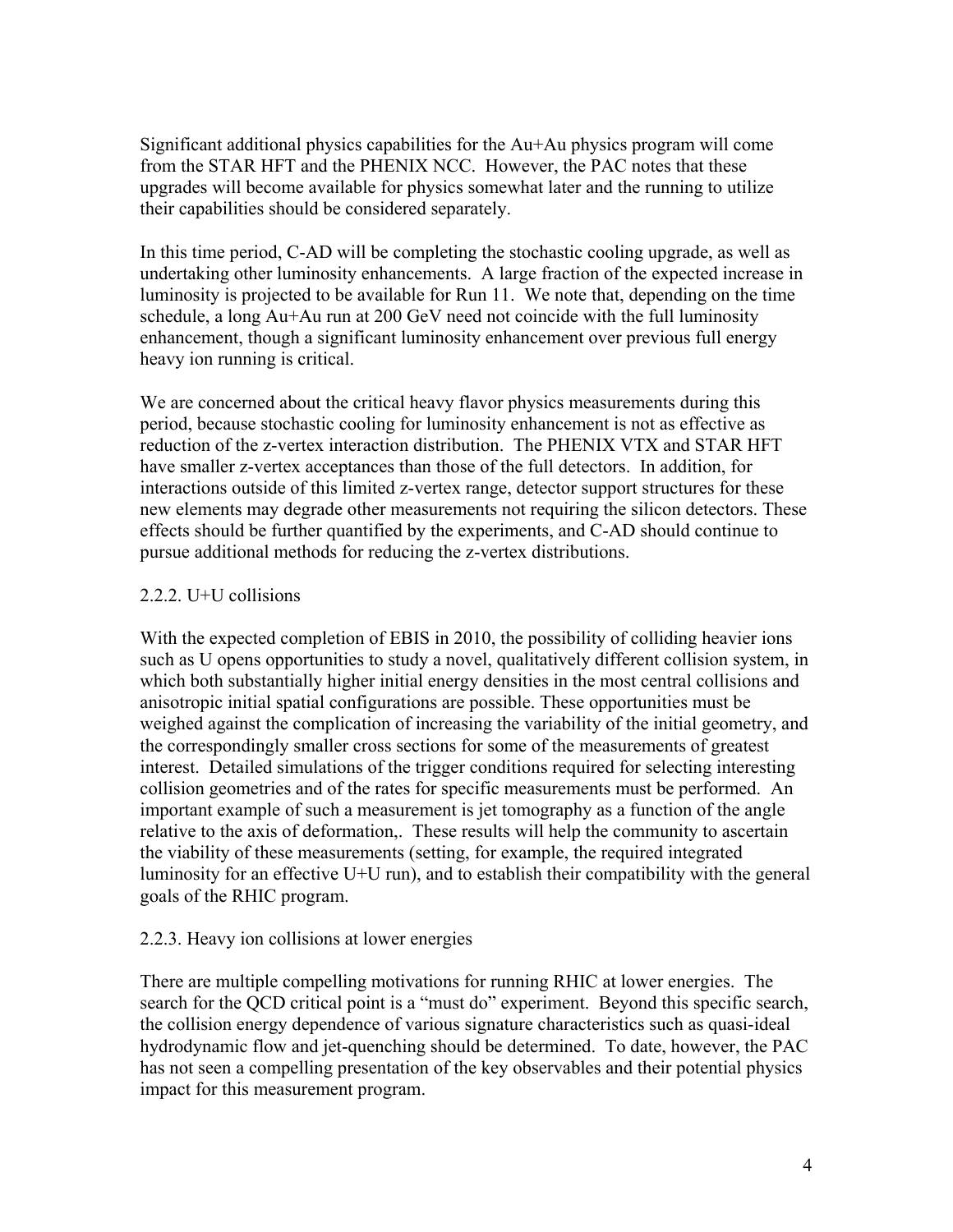Both STAR and PHENIX have expressed interest in low-energy running and have started to evaluate their physics capabilities. However, the experimental capabilities, in particular at sub-injection energies (i.e. below the normal AGS injection energy), are quite different for the two experiments, due to overall acceptance and triggering issues. In addition, luminosities at sub-injection energy are limited. This makes it natural to consider running in two separate energy ranges: above injection and sub-injection energies.

Concerning above injection energies, both experiments have interesting programs. There has been previous running at energies ranging from 22-200 GeV. Further input is needed on the critical measurements and projected uncertainties from both experiments. For example, ideal hydrodynamics does not describe heavy ion data at the CERN-SPS, but does so at an approximate level at RHIC full energy. Experimentally exploring the dynamics between these two cases is exciting and will provide important comparisons with the developing viscous hydrodynamics calculations.

Sub-injection energy running can substantially extend the critical point search to much larger baryon chemical potentials. Significant measurements exist already in the sub-injection energy range from fixed target experiments at the CERN-SPS. In the view of the PAC, a modest improvement or confirmation of these CERN-SPS results does not present a compelling physics case for running. However, the PAC believes that many additional observables which have not previously been measured or have different systematic uncertainties may be measurable at RHIC, particularly by the STAR experiment. These additional observables need to be identified, their measurements simulated and luminosity requirements established. Although the PHENIX capabilities may be more limited, it is important to quantify them for this energy regime as well.

In the view of the PAC, the experiments must define a strategic approach to the energy scan program, with a first exploratory run of order 8-10 weeks that will indicate whether and how to further explore this region with additional running in later years. For both experiments, the essential set of energies and the details of the physics implications (beyond projected statistical uncertainties) from different data sets need to be developed. This will require input from the theory community. The upcoming INT workshop provides a timely opportunity for the experimental and theoretical communities to work together toward this goal. This input is required to determine the future run duration, energy range, and number of energy points as correlated with physics potential (both for discovery and for further quantification).

Test runs at sub-injection energies have shown promise, although the expected luminosities are small and some energies restrict running to one experiment at a time. C-AD presented two specific luminosity enhancement concepts for sub-injection energies. The first is referred to as "top-off" and has an estimated cost of \$1M with a one year development timescale. The second is electron cooling and has an estimated cost of \$5M with 3 year time scale (and potential availability by 2013). At this time, the PAC believes it is premature to initiate a large investment for the cooling option. We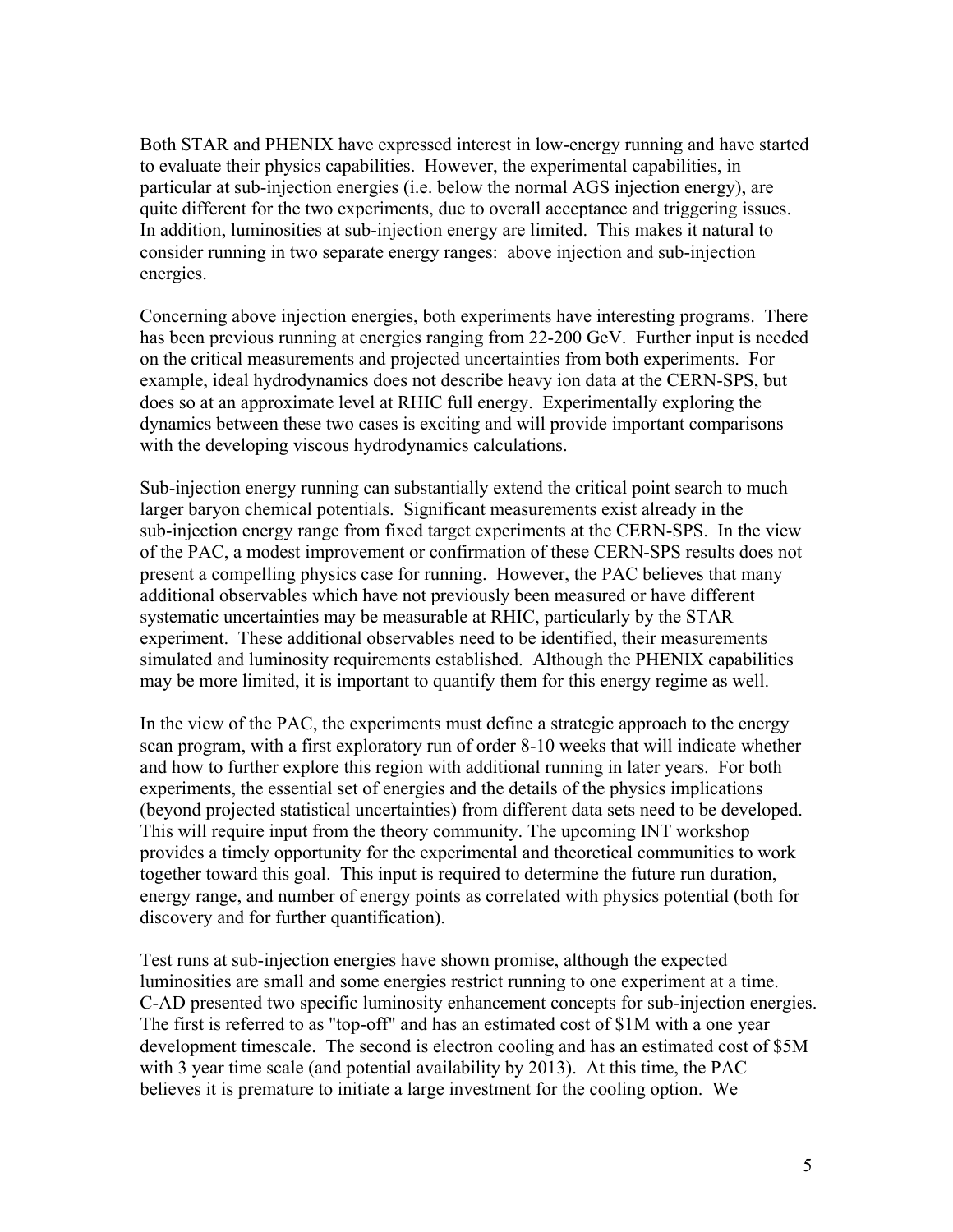recommend pursuing technical feasibility studies of increasing the luminosity via top-off, and re-visit the long term sub-injection luminosity issue when the additional physics input requested above is available.

#### 2.2.4. Polarized p+p collisions at 500 GeV

Determining the flavor dependence of the (anti-) quark spin contribution to the nucleon spin, measured via the spin asymmetry in  $W^{\pm}$  production, is a "must do" physics program (see also more detailed comments in the Section 2.5 below). The PAC was presented with updated measurement capabilities for the STAR and PHENIX experiments. These measurements, involving detection of high  $p_T$  leptons (muons or electrons), depend crucially on good charge discrimination of the leptons (thus tagging  $W^+$  versus  $W^$ decays), rejection of hadronic background, and good momentum or energy resolution. The projected sensitivities are being updated; the PAC believes it is important to then relate these projections to the existing measurements from, e.g. the HERMES experiment, taking account of the advantage of the much higher momentum scale at RHIC.

To achieve these physics goals, the STAR experiment requires the Forward GEM Tracker (FGT) upgrade. This detector addition is necessary to separate the electron charge sign at forward rapidities. We note that whereas charge separation of W decays can already be effected at mid-rapidity, much of the anti-quark spin sensitivity is from forward rapidity measurements. The PHENIX experiment is also upgrading their detector in order to trigger effectively on the relatively rare muon decays from W's at the highest RHIC luminosities. This upgrade includes multiple components and is staged over a period of years. The PAC believes it is important to quantify the available trigger rejection as a function of year within the staged upgrade as a necessary input to the Run planning process.

As noted above, there is a high priority for at least a 5 week proton-proton run at 500 GeV in the Run 9-10 period. This earlier run is important for accelerator development and for the experiments to look at backgrounds and make a first W production cross section measurement. However, for the longer running period discussed here, in order to make substantial measurements it is critical that the above detector upgrades be fully operational. We would also like more quantitative input on the future constraints on  $\Delta G$ from 500 GeV longitudinal running, and in particular on its x-dependence, in order to better balance potential future 200 GeV and 500 GeV running.

## 2.3 Accelerator development

Increasing the luminosity of the RHIC collider is of overwhelming importance to the future physics program at the laboratory. The PAC is very impressed with the new plan for luminosity increase, both in terms of the cost-effectiveness and the schedule for the expected rapid implementation. The PAC is especially impressed with the successful development of longitudinal stochastic cooling using bunched beams, the first such development in the world. We commend the principal players in this activity and the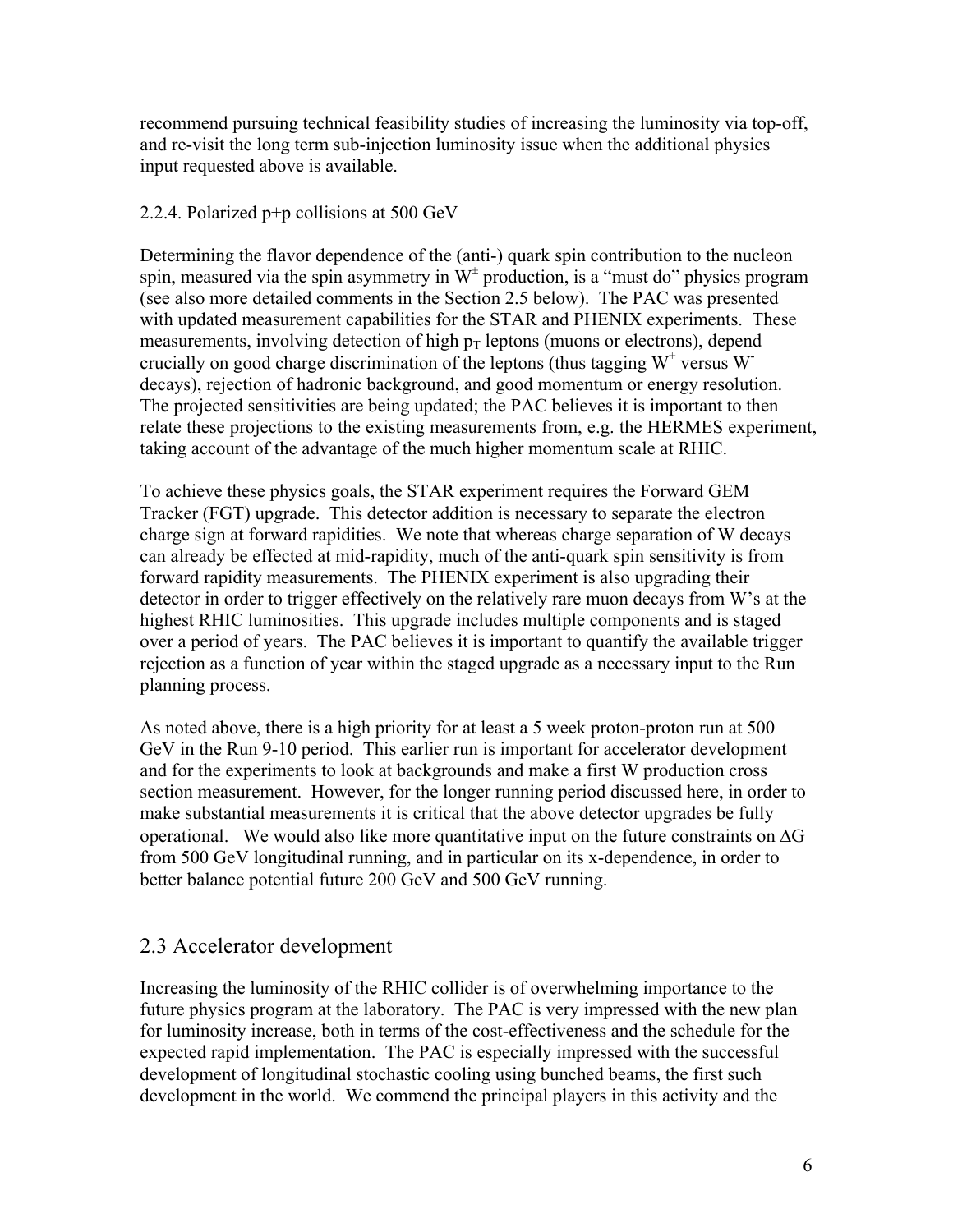ability of the C-AD management to recognize important innovation and foster it. Consistent with our recommendations for Run 9-10, we strongly endorse the planned transverse cooling test during the Au+Au running in this time period.

The C-AD activities and efforts are focused on increasing the beam luminosity in heavy ion (HI) and proton runs, and well-tuned and responsive to the needs of the experimental program. As such, the improvement program from the C-AD needs to follow the physics priorities, as outlined in the previous sections. In addition to providing the highest luminosities (and polarizations) for the Run 9-10 program, C-AD is encouraged to further study and improve the performance of the machine for a low energy scan in support of measurements of the collision energy dependence of the signature signals of the quarkgluon fluid and the search for the QCD critical point. The versatile RHIC machine has the capability for such an energy scan, although currently with low luminosity. The C-AD presented two plans for low energy luminosity increases: 1) the top-off mode, where the expectation is a factor 2-3 in luminosity increases, and 2) low energy e-cooling, where the expectation is a factor of 3-6 luminosity increase. The top-off implementation period is estimated to be about one year and its cost about \$1M, while the corresponding values for e-cooling are three years and about \$5M. We recognize the importance of an early exploratory search for critical point as landmark of the QCD phase diagram and recommend that C-AD go ahead initially with the top-off implementation with necessary test time as outlined in Section 2.2.3 above.

Since the physics effectiveness of the polarized proton runs is proportional to  $P<sup>4</sup>L$ , special attention should be given to increasing the polarization at the source and preserving it through acceleration. We would also like to encourage the ongoing work on solving the 10 Hz vibration problem to allow near integer working-point operation, as well as the R&D efforts on, e.g., the electron lens.

## 2.4 Instrumentation development

The upgrade plans of the RHIC experiments have been formulated to expand the physics opportunities and take advantage of anticipated increases in machine luminosity. The upgrades are staged in time, and this timing, in several cases, has a strong influence on formulating the priorities in near and long term beam use.

#### 2.4.1. Upgrades that influence Run 9-10

The high priority of a full energy Au+Au measurement in the Run 9-10 recommendations is based on the compelling physics of the low mass di-lepton spectrum. In addition, the incompatibility of the PHENIX HBD and VTX upgrades requires the HBD physics measurements be completed soon so the device can be removed to allow for timely use of the VTX. Progress has been made in demonstrating the effectiveness of a functional HBD based on the partial coverage of the device from the Run 7 data, as well as in solving, at least on the bench, the high voltage problems encountered at that time.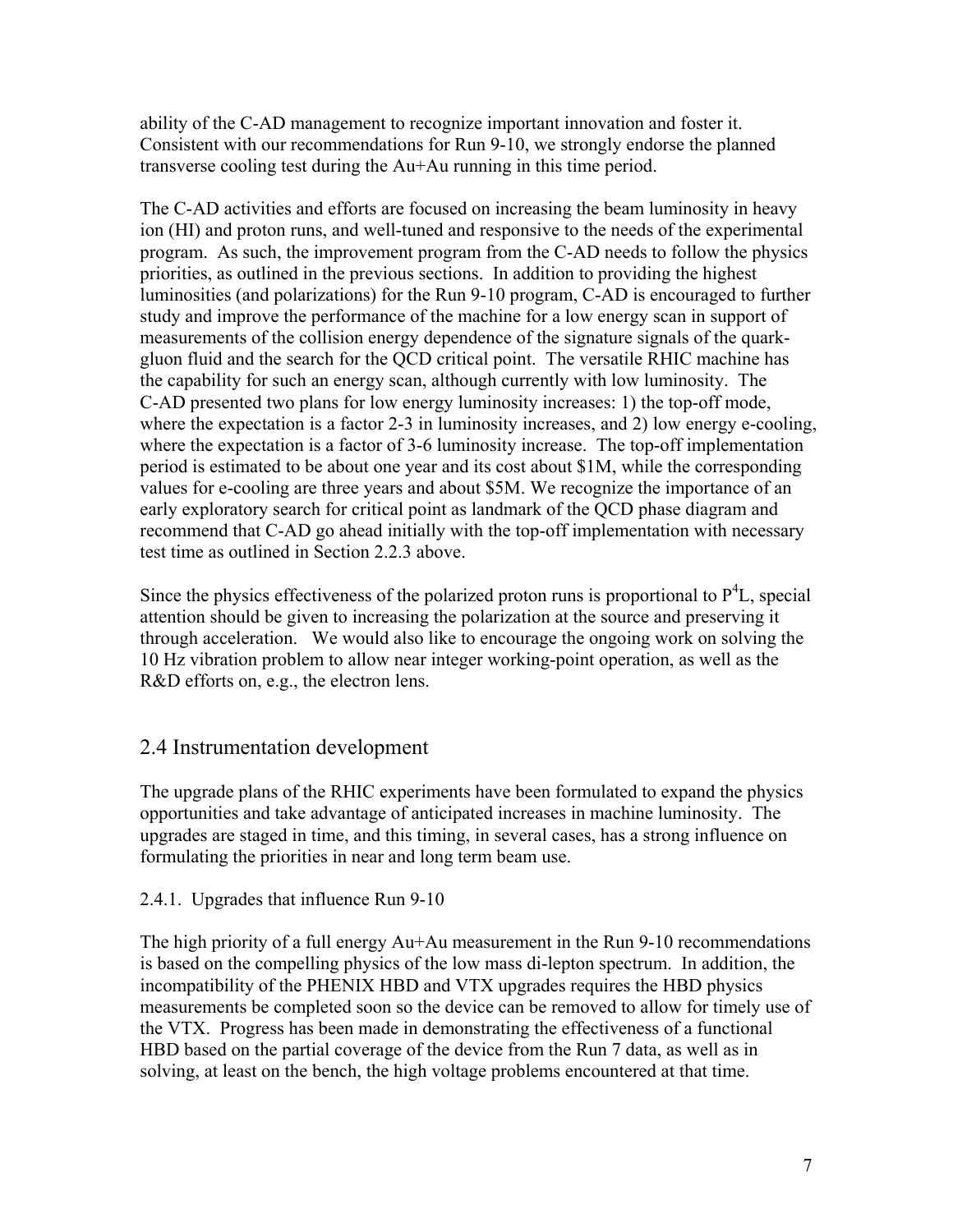The PAC congratulates STAR for the anticipated completion of the DAQ1000 project prior to Run 9. This system greatly enhances STAR's bandwidth in time to take full advantage of future luminosity increases. Further, STAR reports that 75% of the TOF upgrade will be in place for an on-time start of Run 9. The remaining TOF trays can be available for full implementation after second quarter of FY09. The next STAR run will demonstrate significantly enhanced capability for all colliding systems.

2.4.2. Upgrades that influence Run 11-13

Among the "must do" priorities for RHIC is the full characterization of the interactions of heavy quarks (charm/bottom) with the medium. The PHENIX VTX will be the first upgrade device to enable direct and independent measurements of charm and bottom dynamics. Optimistic run plans enabling a long Run 9 would allow a partial implementation of the VTX in Run 10, followed by full implementation for Run 11. The PAC agrees with PHENIX that the HBD should remain in place for Run 10 if the Au+Au running is not realized in Run 9.

The STAR HFT detector system also addresses heavy flavor physics, but with larger acceptance than the PHENIX VTX. In optimistic upgrade funding scenarios, this detector system could be available for Run 12. Funding realities may postpone its implementation until or beyond Run 13. As in the case of the luminosity upgrade (as discussed in the Run 11-13 recommendations above), the PAC recommends that the HFT schedule should not delay full energy Au+Au running targeting heavy flavor measurements, but instead provide motivation for further full energy running once it is installed.

Two upgrades provide specific capabilities necessary for 500 GeV running of the polarized proton program. The STAR FGT system is necessary to provide charge sign tagging of leptons from W decays. The earliest 500 GeV running is likely to precede the installation of the FGT, however, this running period can be used fruitfully to determine machine backgrounds and compare these to existing detector performance studies. STAR should clarify the value of such background studies and make appropriate plans. The PHENIX muon trigger upgrades will provide trigger capability to match increases in machine luminosity. As they will be implemented in a staged fashion over several years, the PAC asks PHENIX to clarify how this timeline matches the anticipated luminosity upgrades.

The PHENIX FVTX detector system will greatly improve momentum and mass resolution for all muon measurements. As such it is valuable for all running conditions and not a driving force in our recommendations.

The PHENIX NCC detector awaits its cost and schedule review. The NCC provides a vastly enlarged acceptance for calorimetry and influences measurements in all colliding systems, particularly those involving direct photons and photon-jet measurements. Funding realities may push its implementation past Run 13, therefore its schedule does not yet influence our recommendations.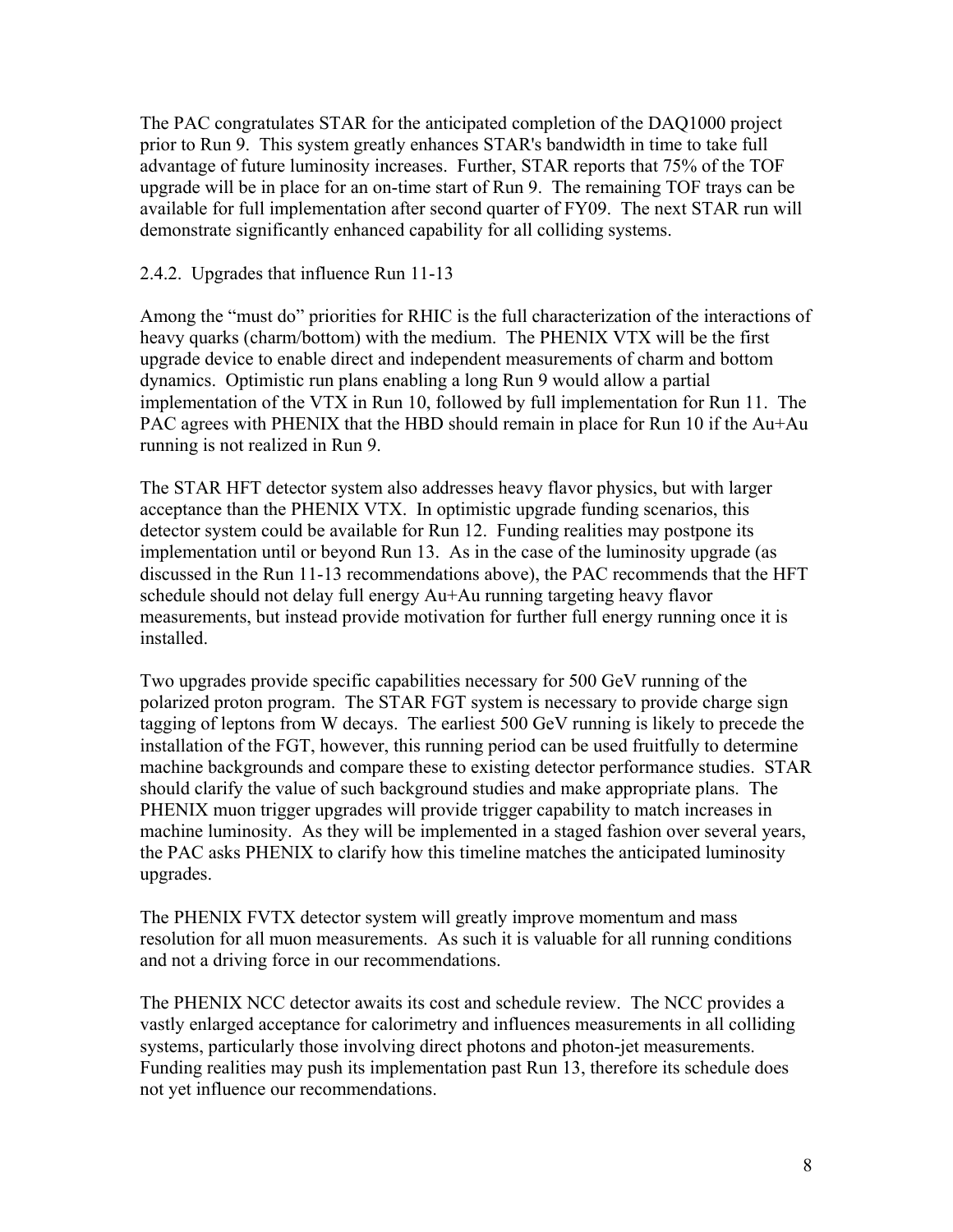## 2.5 Spin program

PHENIX and STAR are in a good position to meet major milestones for the spin program by following the general outlines of their proposals for longitudinal polarization in Run 9-10. There is a broad agreement between the experiments on the outline of the polarization program. The PAC agrees that p+p running with longitudinal spin at 200 GeV for a substantial period during Run 9-10, augmented by a significant commissioning run at 500 GeV are the natural and necessary next steps in the RHIC Spin program. The PAC strongly endorses the collaborations' focus on two subjects of key importance: the measurement of the gluon polarization, and the measurement of quark and anti-quark polarizations via W production. RHIC has a unique capability to perform these vital measurements. Their value is underscored by two DOE milestones; it is important to both the RHIC program and to the hadron physics community that these milestones be achieved on schedule (by 2013 in both cases).

In addition, there are opportunities for further exploration of the large transverse polarization asymmetries already observed in the forward direction, and a strong proposal to run the pp2pp experiment at STAR for a short period during the 200 GeV run. The PAC finds these directions of compelling physics interest, but emphasizes that the allocation of beam time to these pursuits should not hinder completion of the  $\Delta G$  and  $\Delta q$ milestones.

#### 2.5.1. Gluon polarization

The PAC supports the allocation of the largest fraction of available beam time in Run 9-10 to 200 GeV running with longitudinal beam polarization for the purpose of determining the gluon polarization. The reduced beam time in recent years caused by unfavorable funding conditions has negatively impacted the spin program in particular, with no high-statistics polarized data taking since Run 6. It is vital to the health of the RHIC Spin program that this be redressed with a large new data set in Run 9-10. A data-taking time of 10-12 weeks seems practical under the most likely scenarios. These data will increase the statistics of the experiments'  $A_{LL}$  measurements for inclusive neutral pions and jets by more than a factor of five, and the impact of this enhanced precision on our knowledge of the sign and magnitude of ΔG (partial moment of the gluon polarization) will be considerable. This impact is evidenced by the latest global fits to world data, which have been pioneered by the theory group at BNL. In addition, the PAC is enthusiastic about the new di-jet and photon-jet channels to be explored at STAR thanks to its large acceptance and the increase in recorded luminosity enabled by the DAQ1000 upgrade. As these measurements are essentially exclusive, they allow the determination of the hard scattering kinematics on an event-by-event level, and will provide key constraints on the *x*-dependence of the gluon polarization.

The PAC recognizes that 200 GeV running is important to these  $\Delta G$  measurements, as it enhances gluon scattering from polarized quarks rather than from other weakly-polarized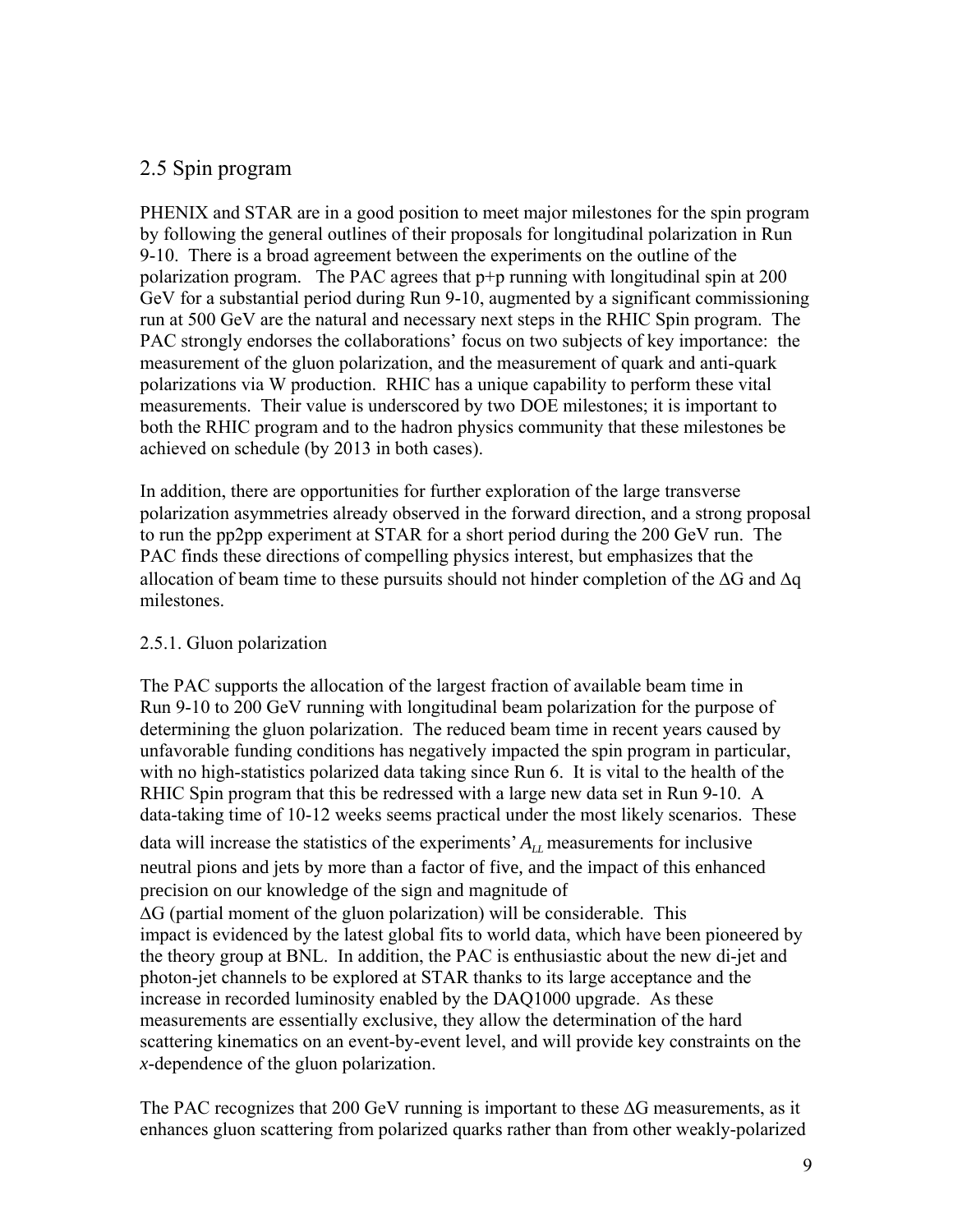gluons. However, as noted above, we encourage the collaborations to explore the potential of 500 GeV running at high luminosity for constraining  $\Delta G$ , as this may influence the beam energy choice in later years.

#### 2.5.2. Anti-quark polarization from W production

The proposals of both collaborations request commissioning at 500 GeV within the next two years. The PAC gives high priority to commissioning the future 500 GeV spin program as soon as possible. Achieving the RIKEN milestone of a clear start to the W production program by 2011 is important both to ensure the renewal of vital funding and to prepare for the next phase of RHIC Spin in a timely fashion. The commissioning run of duration 5 weeks, the minimum required by C-AD, would allow demonstration of the fundamental elements of the 500 GeV program, tests of detector components and observation of W signals. Specifically, the  $25$  pb<sup>-1</sup> requested by PHENIX will enable a preliminary but important physics measurement: that of a non-zero value for the parity-violating  $A_L$ . This measurement will be performed with the PHENIX central detector rather than with the muon arms as mentioned in the RIKEN milestone, because the upgrades for forward W production (muon trigger at PHENIX and FGT at STAR) will not be complete by Run 10. Nevertheless, the PAC finds it essential to complete a commissioning run as soon as possible. It is particularly urgent to quantify rates and backgrounds at 500 GeV so solutions can be devised in time for 500 GeV production by Run 11. A Run 9-10 commissioning period will provide other useful physics results including cross-sections, and a limited precision, forward measurement of  $A_L$  at PHENIX using the partially-installed muon trigger system.

Both the STAR and PHENIX request a long p+p run at 500 GeV with longitudinal polarization in Run 11, to provide the first significant measurement of the quark and anti-quark polarizations from W production. The PAC encourages that this next step in the spin program be pursued expeditiously, once the essential muon trigger and FGT forward upgrades are completed. Full installation may be completed for Run 11, but funding realities may induce a delay of a year or more. As to an appropriate length for the first 500 GeV p+p production run, the PAC finds it difficult to evaluate at present, given the rapidly changing projections for the Δq measurements. The PAC welcomes the more realistic simulations of W signals and their implications for quark and anti-quark distributions shown in the PAC presentation (the expected results shown in the proposals derive from earlier simulations). The apparently significant impact of backgrounds and detector effects on these projections is particularly noteworthy; we look forward to a more detailed explanation at the next PAC meeting. Further, we ask that the significance of the anticipated Δq measurements relative to theoretical models be more clearly presented in future projections. The current plots display the expected data on  $A_L$ overlaid with numerous model curves whose relevance is unclear. For example, are all the displayed fits compatible with existing semi-inclusive DIS data, and do they contain model-dependent assumptions? It is important that the experiments respond by addressing directly the question in the RHIC Spin program review charge letter as to how Δq will be extracted ultimately from the W production asymmetries including identification of any model-dependent assumptions that may be involved.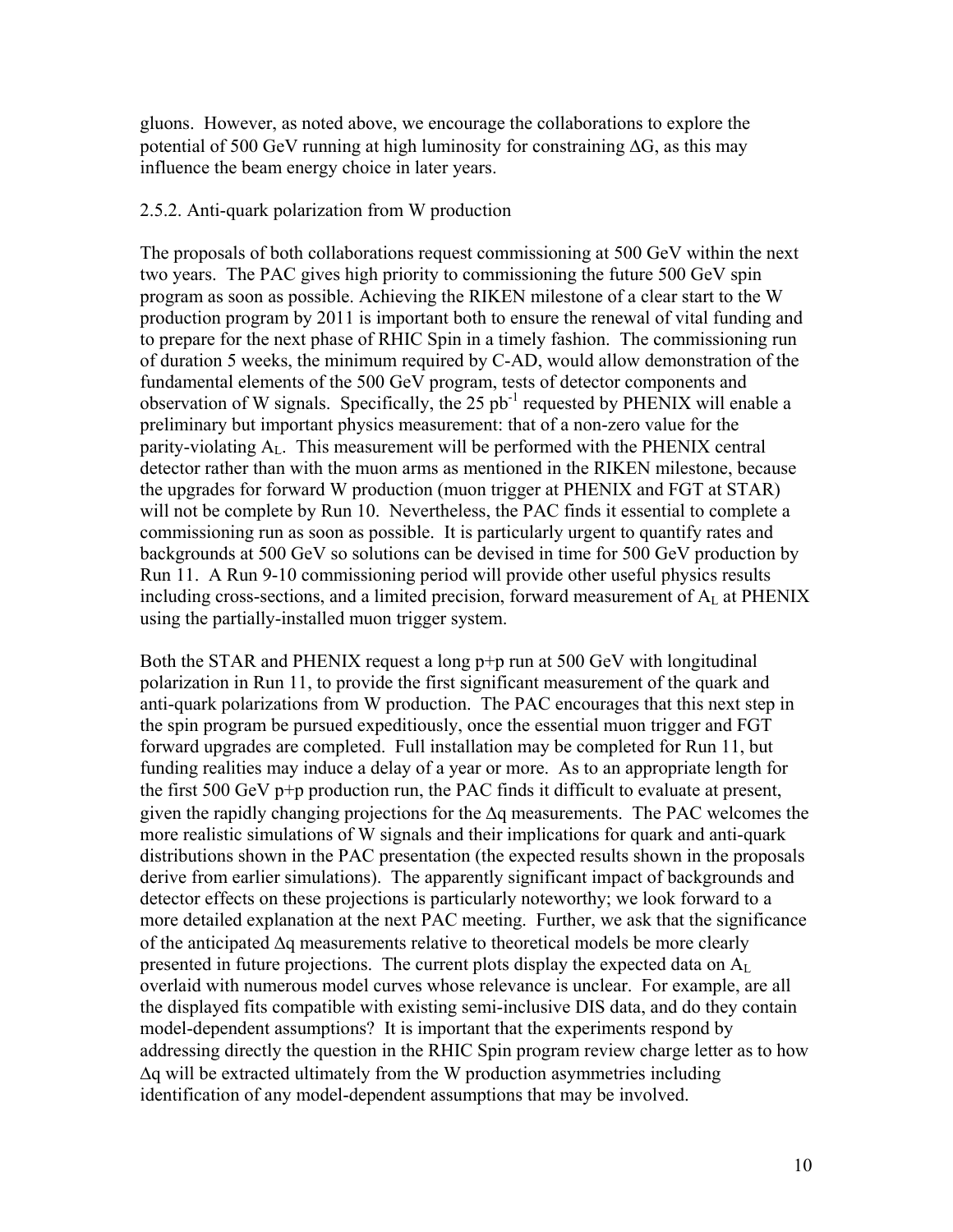#### 2.5.3. Transverse-spin physics

Transverse-spin running at RHIC has already produced exciting results and the PAC encourages the collaborations to pursue this physics in the future. In particular, the STAR proposal contains an intriguing new idea to look for the predicted sign change in the Sivers asymmetry, as compared with semi-inclusive DIS, using photon-jet measurements. The photon-jet channel can be explored in the near future, before the full luminosity upgrade opens up the possibility of Drell-Yan measurements (where the sign change was originally predicted), and would provide further confirmation of the transverse momentum picture of high-energy single-spin asymmetries and the consequent access to quark orbital motion.

The STAR Beam Use Proposal requests an exploratory 2 week  $(6 pb<sup>-1</sup>)$ , 200 GeV run in transverse mode in order to establish the necessary figure-of-merit for this sign change measurement. The PAC is in favor of this use of time, but only if it does not significantly impact higher priority items in the heavy ion or spin programs. The PAC also requests that both collaborations investigate what physics can be explored with transverse running at 500 GeV.

#### 2.5.4. pp2pp program at STAR

The STAR collaboration has proposed two, half week, runs during 200 GeV running for the pp2pp experiment. Incorporating pp2pp into the STAR detector has added to pp2pp's elastic-diffractive program the possibility of observing so-called "double Pomeron" events, with central particle production bracketed by large rapidity gaps. There are reasons to characterize such a central system as "glueball rich", and observations could be correlated with spin observables. The basic elastic/diffractive measurements that will be possible with pp2pp would add archival observations to the historic series of energy and momentum transfer measurements of elastic and diffractive cross sections. The added control over spin makes the observations of pp2pp unique for collider energies.

At the same time, because C-AD estimates a reduction by a factor of 5 in the instantaneous luminosity at PHENIX during a pp2pp run, the measurement should only be carried out in a context of excellent machine operation, with an assured delivery of sufficient luminosity for both PHENIX and STAR to reach the goals necessary for the determination polarized gluon distribution.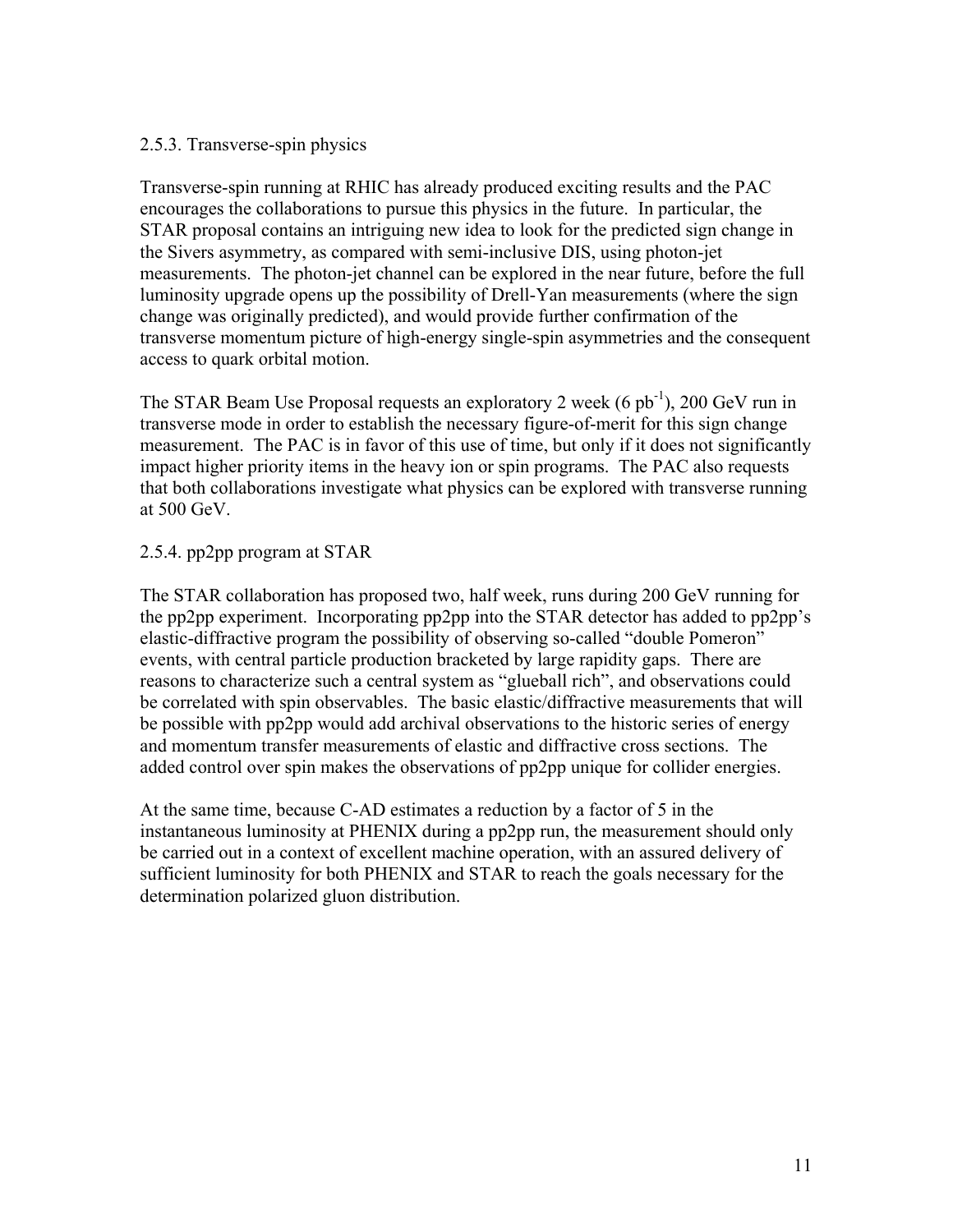# 3. AGS Proposal: Search for a permanent electric dipole moment of the deuteron nucleus at the  $10^{-29}$  e-cm level

#### 3.1 Previous recommendation

The PAC has previously reviewed Letters of Intent by this collaboration for a new, storage ring-based experiment to search for a permanent Electric Dipole Moment (EDM) of the deuteron. The most recent review was in March 2007. At that time, the PAC was enthusiastic both about the physics reach of such a measurement, which, in principle, has superior sensitivity to all other techniques currently under consideration, and about the concept of a storage ring approach. The PAC stated that "Brookhaven is a natural host for such an experiment, given its expertise in polarized storage rings." Our observations and long-term recommendations last year were as follows:

This is a very challenging experiment. It will require a staged approach to reducing the systematic errors, as false EDM sources are identified and overcome. We realize that some basic concepts of the design are still being worked out, but it is essential that the collaboration now take a more structured approach to the project so BNL management can evaluate it in a timely fashion. The collaboration should immediately define the essential quantitative milestones that need to be met in order to prove the principle of the technique at a modest sensitivity, say  $10<sup>26</sup>$  e-cm, and establish a work plan to accomplish this and future goals. This will require sustained, dedicated effort by several people. BNL support for the project should be tied to this work plan.

A Technical Review should take place in about a year to assess progress. The collaboration should aim within two years from now to establish whether the technique is viable and what the approximate cost of the experiment is, at a level that could pass a CD-0 review. Precise control over the spin dynamics is clearly essential for the success of the experiment. Several collaborators should be actively involved in this area, to allow cross-checks using different tools and to ensure timely development of the project.

We recommended funding the Collaboration's request for LDRD funds to continue R&D.

### 3.2 Current findings

We find that the scientific case for a large, long term effort to measure the permanent EDM of the deuteron remains compelling. Observation of a T-violating permanent EDM in any system would be revolutionary. Understanding the physics underlying it would require EDM measurements in several systems, so a deuteron EDM measurement will be of the highest importance even if it is not first.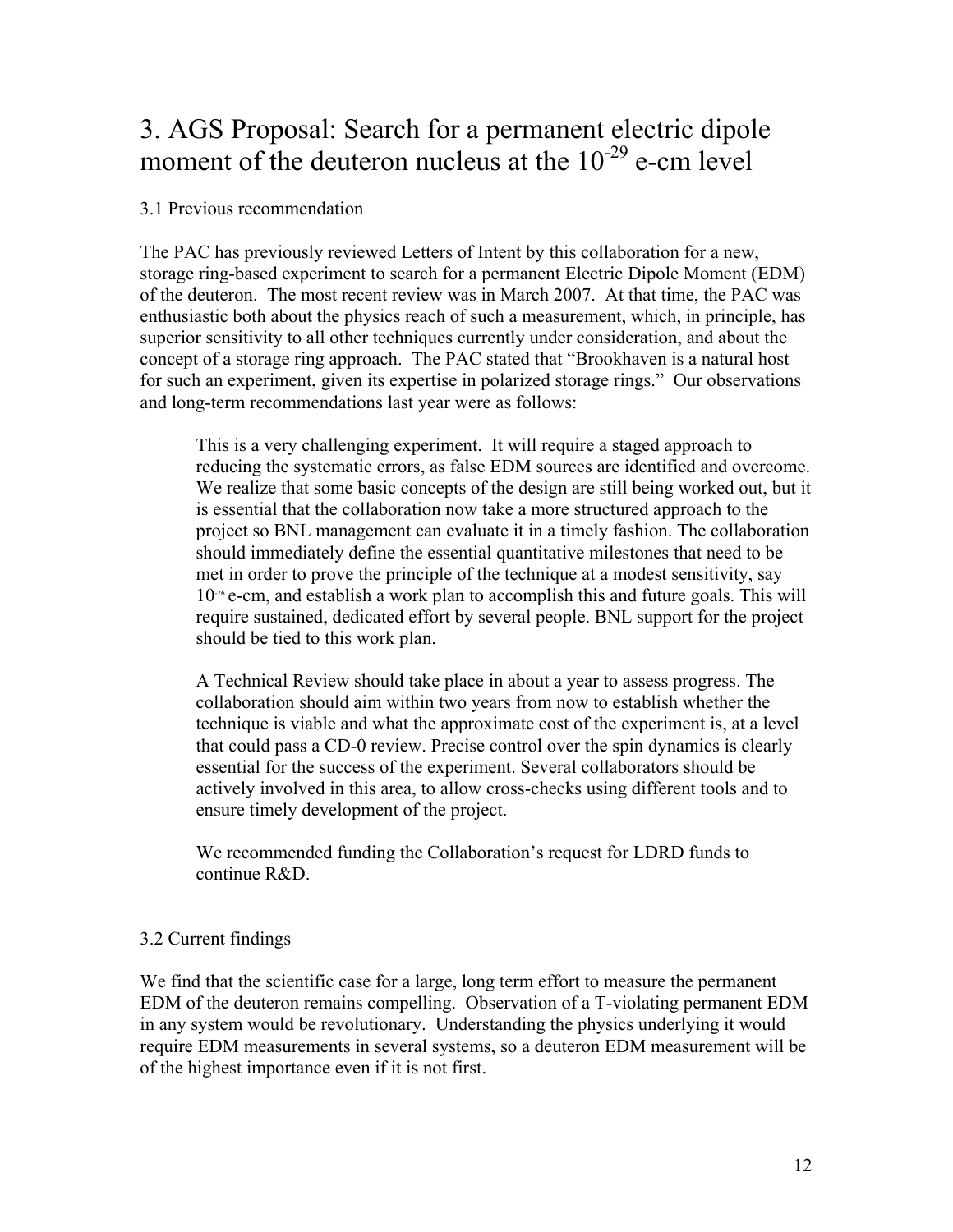On a theoretical level, we find that the proposal understates the uncertainties in the present estimates of the deuteron EDM. The calculations of both the deuteron and neutron EDMs at the hadronic level (in terms of CP-violating meson-nucleon interactions) are difficult, and, presently, are essentially at the level of naive dimensional analysis. The electric dipole moments of the nucleons resulting from strong CP-violation (encapsulated in the parameter  $\overline{\theta}$ ), and beyond the leading  $\log(m_{\pi})$  term, are highly uncertain, as are the contributions from the dimension-5 P- and T-violating operators (the quark electric- and chromo-dipole moments). Calculation of the deuteron EDM from the quark level CP-violating and T-violating interactions must include both these uncertainties and others related to the nuclear binding. In the situation where  $\overline{\theta}$  vanishes, which can occur in some beyond the standard model scenarios (e.g. SUSY and a Peccei-Quinn symmetry), the neutron and deuteron EDM's should be dominated by the quarklevel dimension-5 operators. The present significant uncertainties in the hadronic matrix elements of these operators would translate into corresponding uncertainties in the scale of the new physics, given any hadronic measurement. We do, however, expect significant advances in the coming decade in lattice calculations of the hadronic contributions, and we re-iterate that, on general grounds, discovery of a non-zero EDM in any system would be an extraordinary achievement, which we expect would spur major new theoretical developments.

Turning now to the experimental proposal, we find that the present design is fundamentally different than that presented last year. The current concept is simpler, with more clearly defined issues, and we support the change. However, it still presents an array of formidable problems to be addressed. The collaboration has begun to address these problems, with particular emphasis on field imperfections and polarimetry.

We find, however, that the collaboration has not yet established the structured approach to the project we recommended last year. The overall design remains more or less at the level of a sketch, with development of various components appearing to be parallel, but relatively isolated, efforts. It is difficult for the PAC to provide meaningful comments on the overall viability of this design, since, again this year, essential components are still only very broadly specified.

Last year we recommended the immediate establishment of quantitative milestones and identification of a staged approach to achieving the target sensitivity. Such a plan was not presented to us, and does not appear to have been established. We recommended last year that a detailed Technical Review be held around now, to assess the progress of the collaboration toward a technically viable design whose cost is at least approximately known. We find that insufficient progress has been made over the past year to warrant such a review at this time.

#### 3.2 Recommendations

The deuteron EDM measurement remains a compelling scientific opportunity, but carrying it out successfully will require a carefully managed, long term investment of